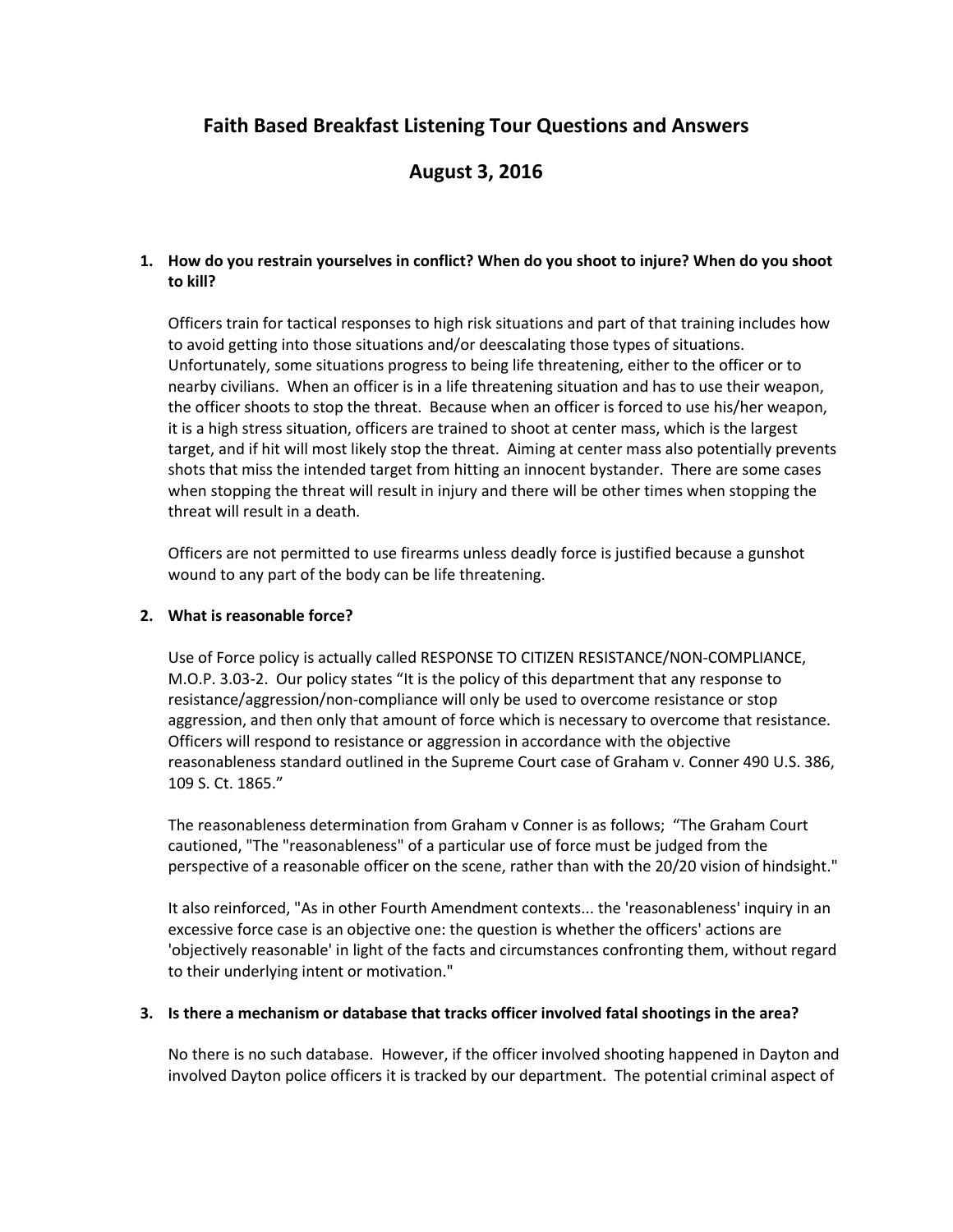the case would be investigated by Dayton Police Department detectives and the administrative investigation would be done by the Professional Standards Bureau.

### **4. The community would like to know about reprimands and firings. Is there a way to make that public and ensure the community knows officers are being held accountable?**

Here is a list of sustained violations that resulted in suspensions and dismissals. The violations/misconduct occurred from January 2013 through December 2015. A sustained violation means there was enough evidence to support the finding that the violation/misconduct occurred.

Five officers were terminated; two resigned while under investigation. The remainder received suspensions. There are mandatory suspensions for certain violations; other violations require termination.

- •Appearance, clothing, equipment
- •AWOL
- •Care while using city owned property
- •Carry articles that would distract police duty
- •Citizen resistance/non-compliance
- •Collect, preserve, deliver evidence
- •Control and care of prisoners
- •Dishonor or embarrass
- •Drinking alcohol on duty
- •Evidence and impounded property
- •Fail to submit reports
- •Failure to observe and give effect to policies
- •Falsify report
- •Firearms policy
- •In-car camera
- •Incompetence
- •Insubordination
- •Interfere with justice
- •Neglect of duty
- •Obey Rules of Conduct, policies and procedures
- •Offensive or derogatory comments
- •Only legitimate communications
- •Police vehicles
- •Possess/distribute
- sexual/ethic/racially slanderous material
- •Prisoner policy
- •Recreational reading
- •Release a police record
- •Respond to calls without delay
- •Ridicule, mock, harass, deride
- •Social networking
- •Unprofessional conduct
- •Utilize position for gain
- •Vehicle accident
- •Vehicle pursuit
- •While in uniform, purchase/possess alcohol

#### **5. Will reporting of a complaint escalate an encounter or lead to retaliation?**

No. There are several ways a person can report a complaint.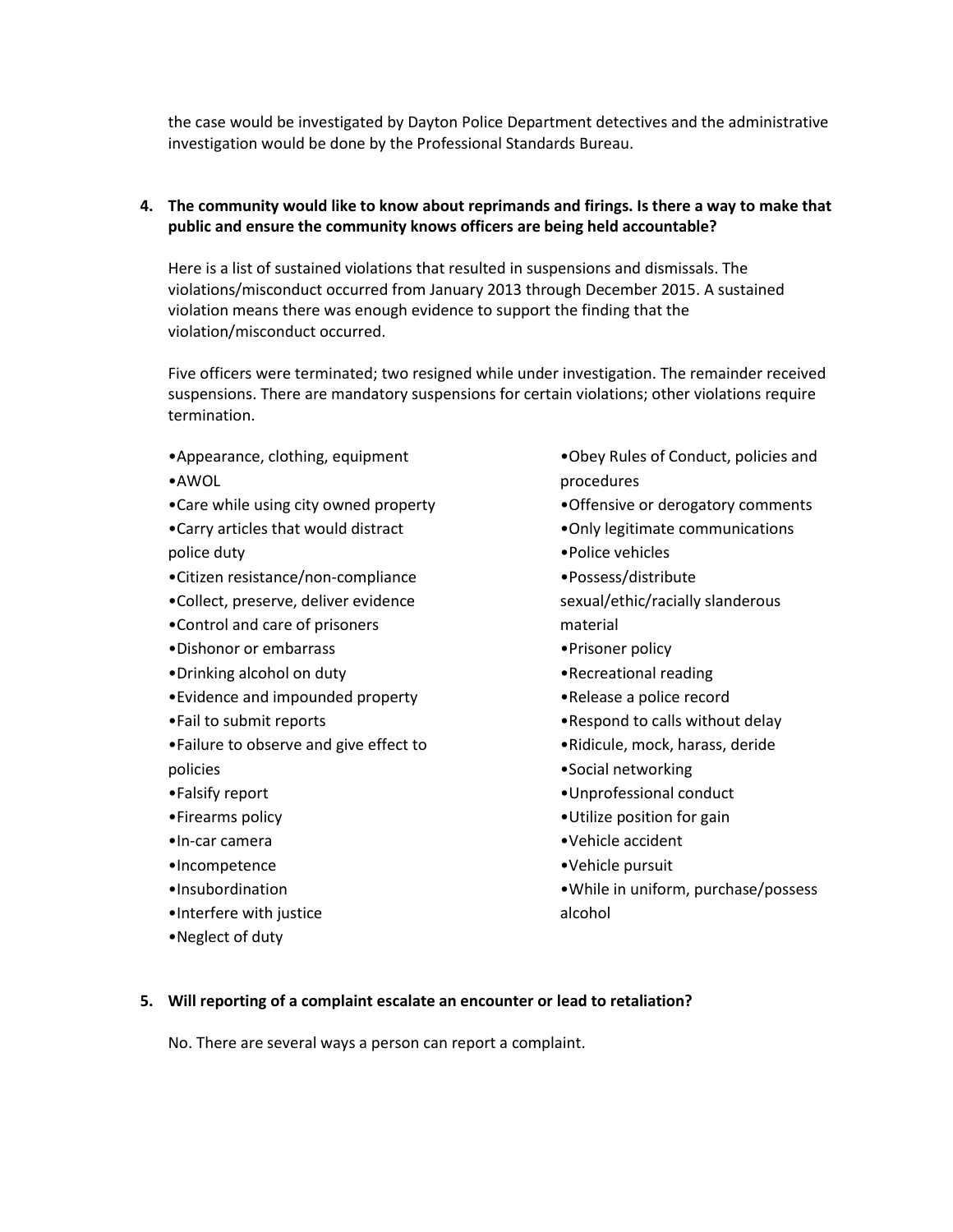A citizen can ask to speak with a police supervisor if they have a complaint about an interaction with an officer. But if there is a complaint from a citizen during an arrest, this complaint may be handled at a later time so not to escalate the situation.

A citizen can also submit a complaint to the Professional Standards Bureau which has the primary responsibility of ensuring that our police officers respond in a professional manner and abide by proper police procedures in all circumstances. All complaints received by the Professional Standards Bureau are reviewed and addressed.

The Professional Standards Bureau can be reached in the following ways:

- [Email the Professional Standards Bureau](mailto:DPD_Prof_Stand_Bur_DG@daytonohio.gov)
- Call (937) 333-1018
- Appear in person at 371 W Second Street, Dayton, Ohio, 45402
- Send U.S. mail to 371 W Second Street, Dayton, Ohio 45402

Most complaints will require some form of personal contact with an investigator from the Professional Standards Bureau. You may be asked to provide a written or tape-recorded statement and to sign a formal complaint. If you are alleging that you received injuries during your contact with the police, we will need to photograph the injuries and medical reports may be required.

Anonymous complaints are also reviewed for investigation. However, each is considered on a case-by-case basis dependent upon the information provided in the complaint.

#### **6. What does compliance mean?**

As noted in our Response to Citizen Resistance and Non-Compliance General Order 3.03-2:

Definitions:

COMPLIANT - the subject is cooperative and voluntarily follows verbal commands.

NON-COMPLIANT - when placed under or being informed of their arrests, the subject refuses to cooperate and does not respond to verbal commands, but takes no verbal/physical actions against an officer.

OBJECTIVELY REASONABLE RESPONSE - means the level of response that is within the bounds of what an ordinary and prudent officer would use in a similar way under similar circumstances as outlined in the Supreme Court case of Graham v. Conner 490 U.S. 386, 109 S. Ct. 1865 and the guidelines set forth in the Supreme Court case of Tennessee v. Garner, 471 U.S. 1 (1985).

In more simple terms compliance would be to follow the lawful instruction, command or direction of the police officer…ex. If you're asked to step out of the car…do so.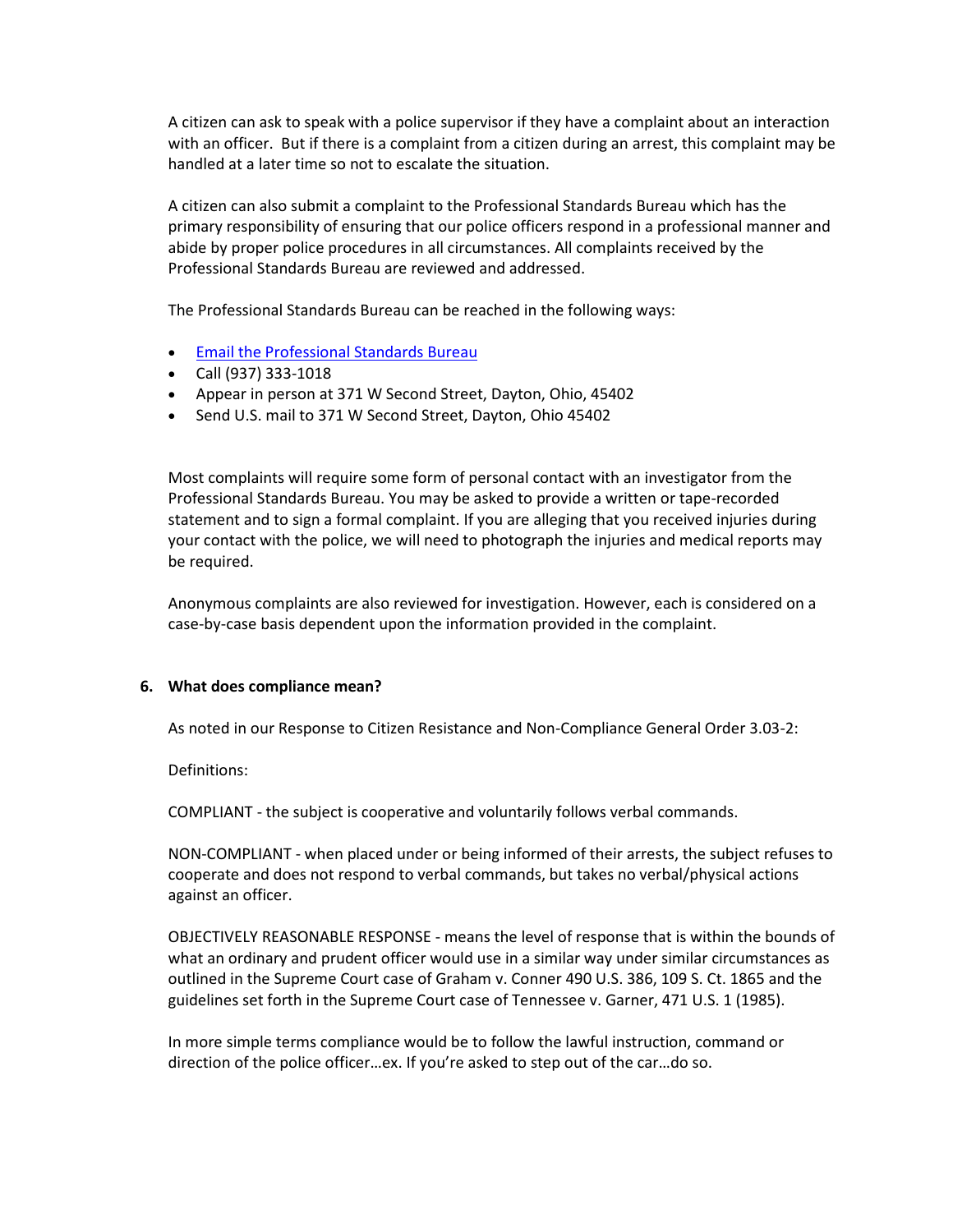### **7. If a community member is dissatisfied with the findings of the misconduct investigation, how can they appeal their complaint?**

When the investigation has been completed, an Appeal Form and a brochure explaining the appeal process are sent to the complainant along with a disposition letter, which explains the outcome of the investigation. Anyone not satisfied with the outcome may appeal to the Citizens' Appeal Board. Instructions for filing the appeal are given in the brochure. The Citizens' Appeal Board meets quarterly to hear appeals.

### **Follow up question – How can the Citizens Appeals Board work simultaneously with the Professional Standards Board so that citizens aren't frustrated by the amount of time is takes to get the CAB?**

As it exist now, it is not likely that the Professional Standards Bureau and the Citizens' Appeal Board working simultaneously would resolve the citizens' frustrations with the appeal process for at least a couple of reasons:

-Between 2013 and 2015, only a handful of appeals were heard by the Board – 4 were heard in 2013 and 4 in 2014. There were no appeals in 2015. So far in 2016, the Board heard 2 appeals. The small number of appeals would not warrant that Professional Standards and the Citizens' Appeal Board work simultaneously.

-Sec. 34.48(A) of the ordinance governing the Citizens Appeal Board reads as though Professional Standards investigates all citizen complaints. However, Professional Standards, i.e. Internal Affairs, investigates specific complaints –typically those that tend to be more complex and time consuming and of a more sensitive nature. Between 2013 and 2015 Professional Standards investigated approximately 4% of the citizen complaints. Approximately 94% of the complaints were investigated by patrol division supervisors. Because most complaints are investigated by patrol supervisors, Professional Standards and the Citizens' Appeal Board working simultaneously would not be warranted.

The source of the citizens' frustration has to be investigated and the appropriate solution identified and applied to resolve it. The Community Police Council is reviewing the current ordinance to determine opportunities to strengthen and/or clarify the ordinance.

### **8. How can a citizen easily identify an officer without asking for information?**

All Dayton Police officers wear a name plate which is located above their right uniform pocket or jacket pocket. Also, uniformed sergeants and police officers will have a badge above their left uniform pocket, which has a number on it, which is unique to that officer. The officer may also be driving a cruiser with a number on the back, which is assigned to that officer for their shift.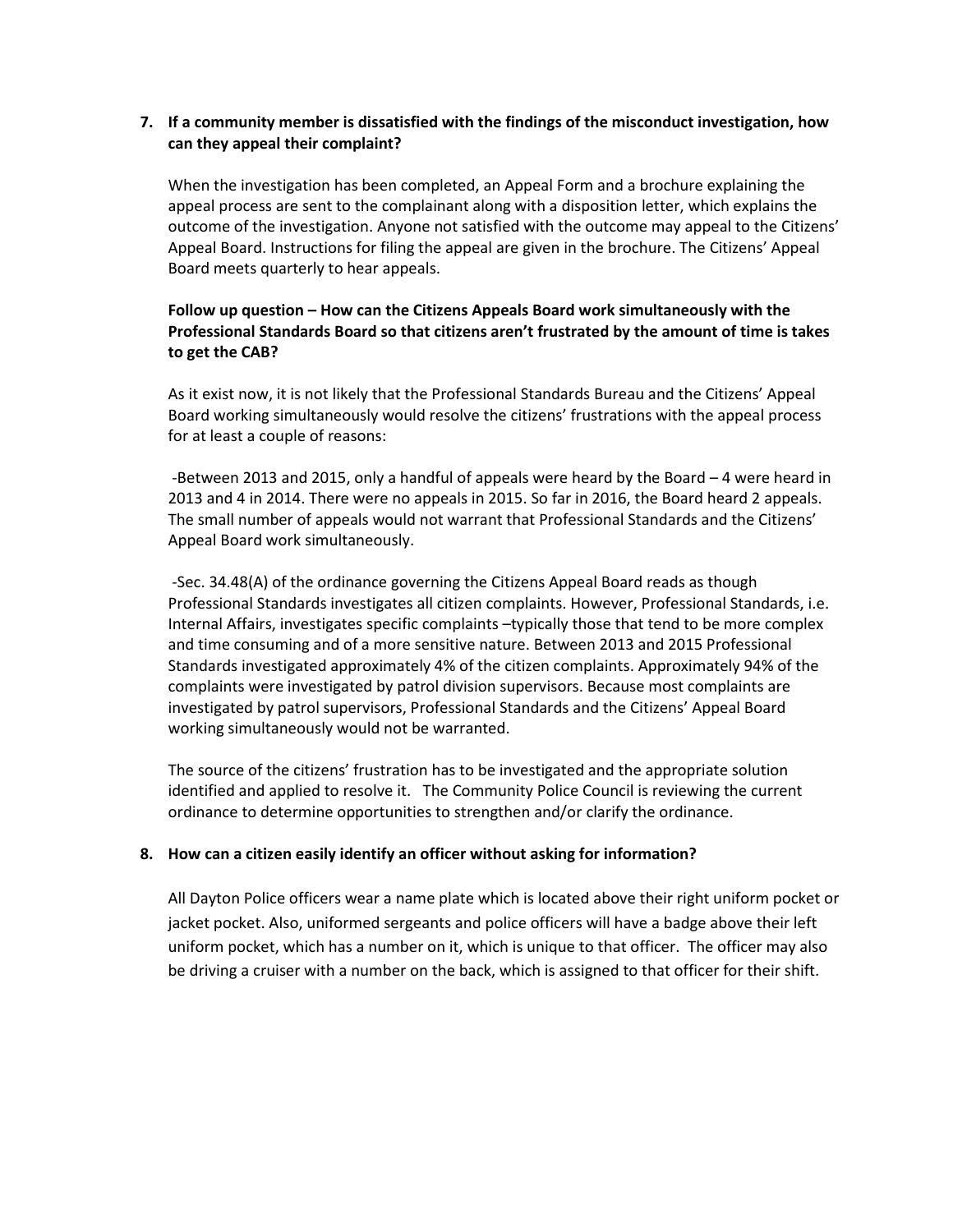### **9. What is being done to ensure that bias is removed from policing and that there is consistent application of the law regardless of color/ethnicity?**

DPD officers operate under the following Rules of Conduct:

4.14 In making routine or spontaneous law enforcement decisions, such as ordinary traffic stops, officers may not use race, ethnicity, gender, national origin, religion, sexual orientation, or gender identity to any degree, except that officers may rely on the listed characteristics in a specific suspect description.

4.15 In conducting all activities other than routine or spontaneous law enforcement activities, officers may consider race, ethnicity, gender, national origin, religion, sexual orientation, or gender identity only to the extent that there is trustworthy information, relevant to the locality or timeframe, that links persons possessing a particular listed characteristic to an identified criminal incident, scheme, or organization, or an authorized intelligence activity.

In order to rely on a listed characteristic, officers must consider the totality of the circumstances, such as any exigent circumstances and the nature of any potential threat.

All officers had 4 hours of training this year in community-police relations which included implicit bias, procedural justice, and legitimacy.

### **10. Is there space for educating the police on issues facing lower income and minority communities?**

Recruits spend a minimum of 16 hours on Community Diversity & Procedural Justice during recruit training. Specific topics in this course deal with relationships between race, genetics, physical characteristics as well as racism, biases and profiling. Items touched on during this block of instruction are reinforced throughout recruit training.

### **11. Is there a standard nationwide accreditation required for police departments?**

The short answer to this is 'no'.

However, the Dayton Police Department recently received provisional certification that our Use of Force and Hiring and Recruitment polices meet the state collaborative standards in that "Employees may only use the force which is reasonably necessary to effect lawful objectives including: effecting a lawful arrest or overcoming resistance to a lawful arrest, preventing the escape of an offender, or protecting or defending others or themselves from physical harm." And, "The preservation of human life is of the highest value in the State of Ohio. Therefore, employees must have an objectively reasonable belief deadly force is necessary to protect life before the use of deadly force.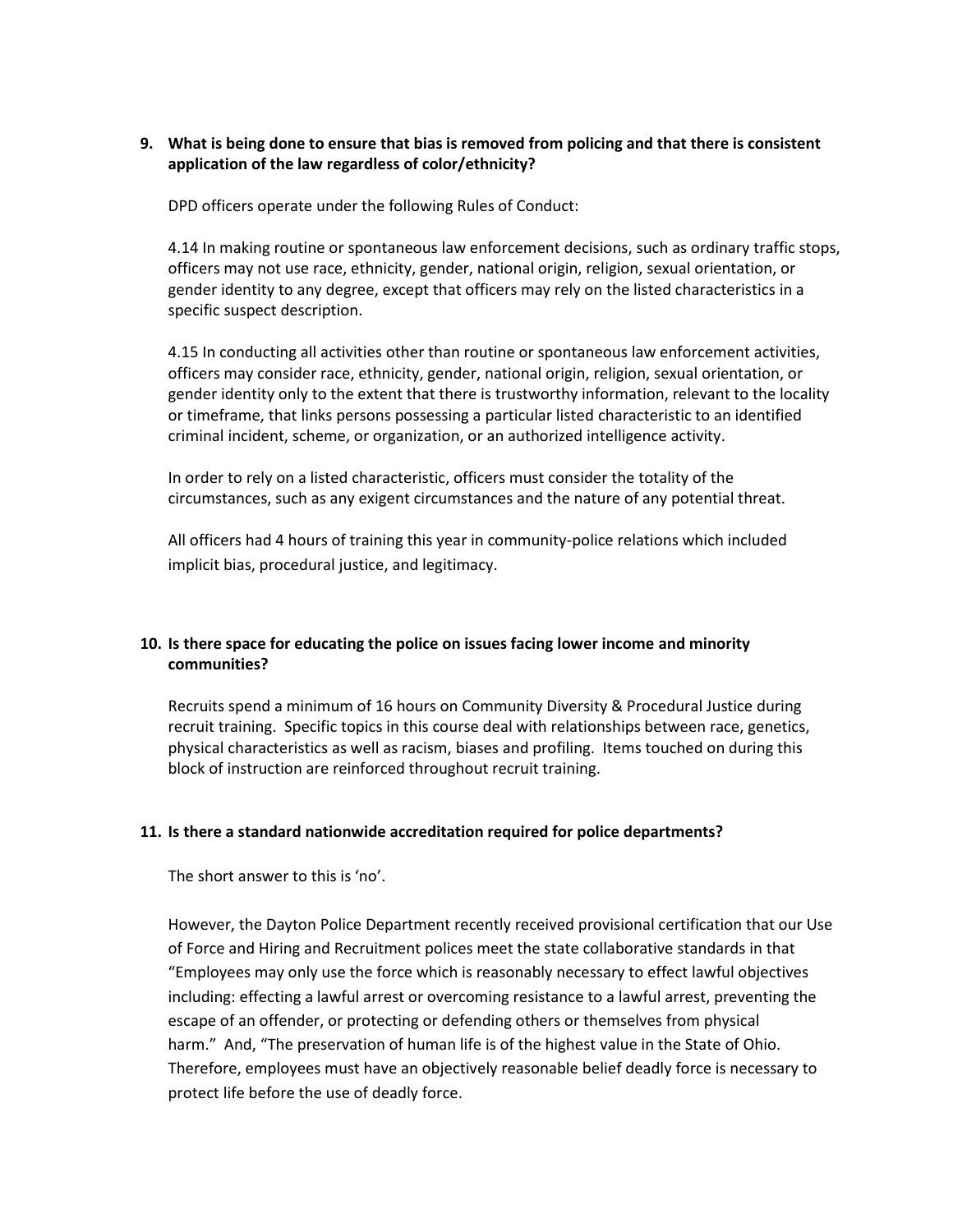Deadly force may be used only under the following circumstances: 1. To defend themselves from serious physical injury or death; or 2. To defend another person from serious physical injury or death; or 3. In accordance with U.S. and Ohio Supreme Court decisions, specifically, *Tennessee v. Garner* and *Graham v. Connor*." Our officers are trained with this policy; all uses of force are investigated and reported.

## **12. What is the police force doing to improve their visibility and build positive relationships with youth and young adults?**

The Dayton Police Department utilizes numerous community policing based programs in order to interact with both adults and children across the city of Dayton. Here are just a few examples from 2015 & 2016 of these programs and events we host or attend, many of which are ongoing (youth based activities are highlighted):

- Coffee With a Cop events 18 total in 2015 11 EPOD, 5 WPOD, 2 CPOD
- Coffee With a Cop events 6 so far in 2016 8 EPOD, 1 WPOD, 3 CPOD
- Pokémon With Police 2 events at RiverScape in 2016
- Scenario Based Training 7 done in 2016, 100+ participants
- Personal Safety Classes Taught –36 classes, 676 people trained
- Run, Hide, Fight Classes Taught 32 classes, 794 people trained
- Graduates from the Citizens Police Academy Fall '15 17
- Graduates from the Citizens Police Academy Spring '16 14
- Fall '16 Citizens Police Academy Currently in session
- Police and Youth Together Camp 57 kids attended in 2015, this program expanded to include a camps in Westwood and in East Dayton in Summer 2016
- Bike Safety Rodeo held twice in 2016
- Basketball Games with students from local schools, REC centers and other organizations
- Painting with Police 10 events in 2015
- Shoes for the Shoeless partner with organization that provides new shoes and socks to local children
- Awarded grant funding for PSN Grant to try to reduce juvenile crime in the Westwood Neighborhood (\$500,000)
- Landlord Association Members 96 this was implemented for information sharing and training purposes
- Police Officer/Citizen Mediation Program 17 cases in 2015
- 'What To Do When Stopped By Police' Presentation & Spaghetti Dinners 6 events in West Patrol Operations Division
- Graffiti Clean-up Sessions are numerous and ongoing
- Police Recruiting Events 191 events from April-December 2015 with a total of 1400 applicants
- Police Recruiting Events resume in October 2016 and will run through December 2016.

There are actually 80 community based events and activities which are listed in a PDF file.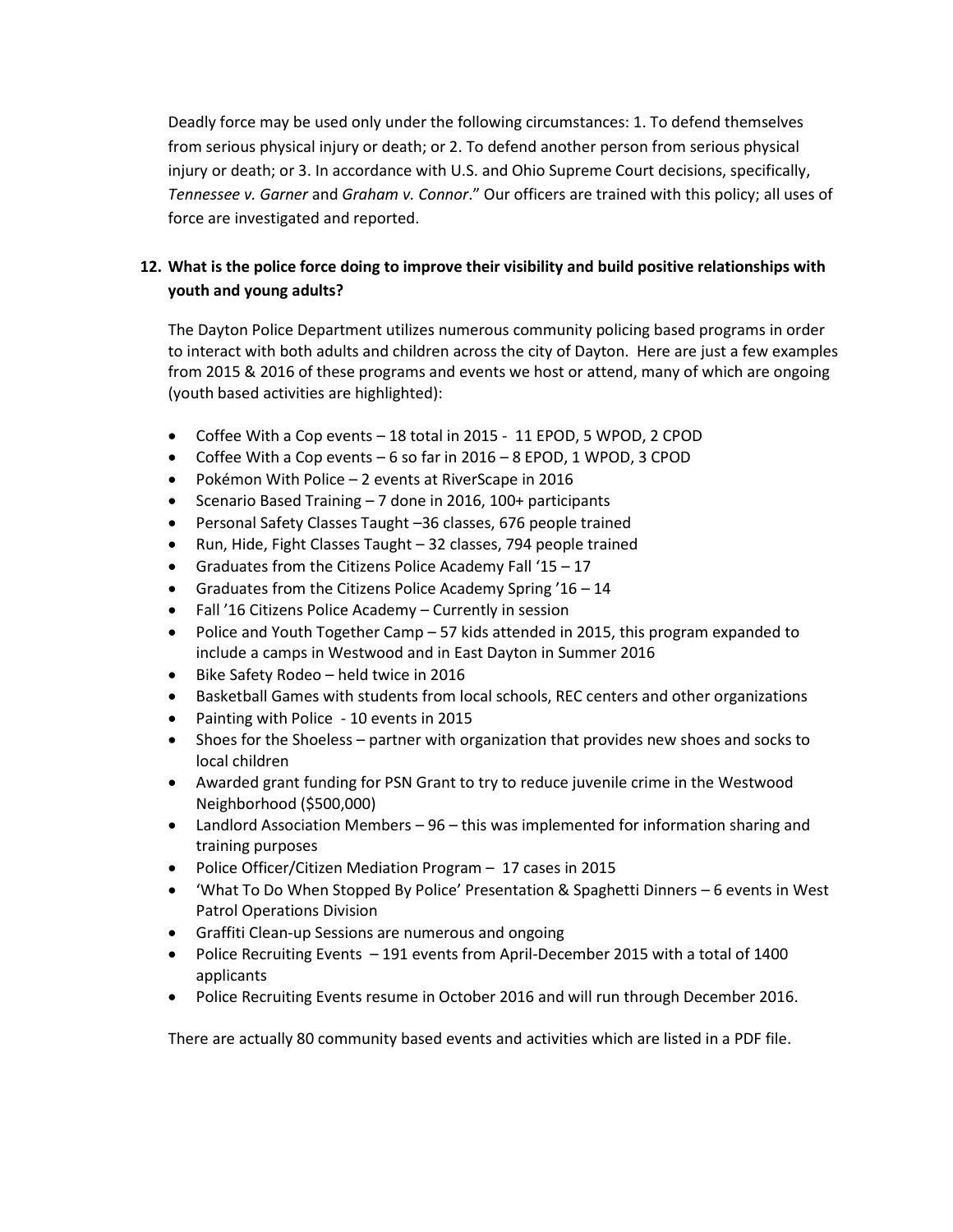Additionally, the Dayton Human Relations Council (HRC) works with and on behalf of the Dayton City Commission to foster integrative communities that include police and residents working together to reduce crime and improve living conditions throughout the City. The Community Police Council (CPC) was created in 2012 to advise the HRC on policy and systemic issues that challenge community-police relations. CPC is responsible for ensuring that Dayton is unified around its common goal of mutual trust, accountability, fairness and respect for all. The Council, comprised of community and faith-based leaders, law enforcement, and local government serves the Dayton community by ensuring mutual responsibility for public safety and by addressing concerns of all residents. Since its inception, CPC has been committed to:

- Creating opportunities for residents and youth to engage with police and speak-out about safety in their neighborhoods.
- Listening to individuals, social groups and organizations speak frankly about their relations with police.
- Building trust through clear and accurate communication.
- Responding swiftly to events dividing police from individuals, neighborhoods and the community.
- Coordinating activities city-wide to strengthen community-police relations.
- Developing mutual responsibility and accountability throughout the Dayton community for public safety.

# **13. Can officers be invited to present at community groups? What is the process for securing someone to attend an event?**

Yes, there are a couple ways this can be done. A citizen can go through a Patrol Operations Division Commander in order to potentially schedule an officer for an event. We also have crime prevention officers in each of our Patrol Operations Divisions (PODs) who handle many of the appearances at community activities.

Here are the general numbers to each Patrol Operations Division: Central POD – 937-333-1108 East POD – 937-333-7440 West POD – 937-333-8950

We hope to make an online form available in order to schedule officers for events in 2017.

## **14. How do we encourage more African-Americans to become officers? What is being done to increase officer diversity?**

The City of Dayton has been pursuing greater diversity in the police force and developing processes that would lead to hiring a more diverse group of recruits to mirror the community. The City implemented a recruiting campaign to attract applicants that will build the best possible police force, with an emphasis on increasing the number of African-Americans and